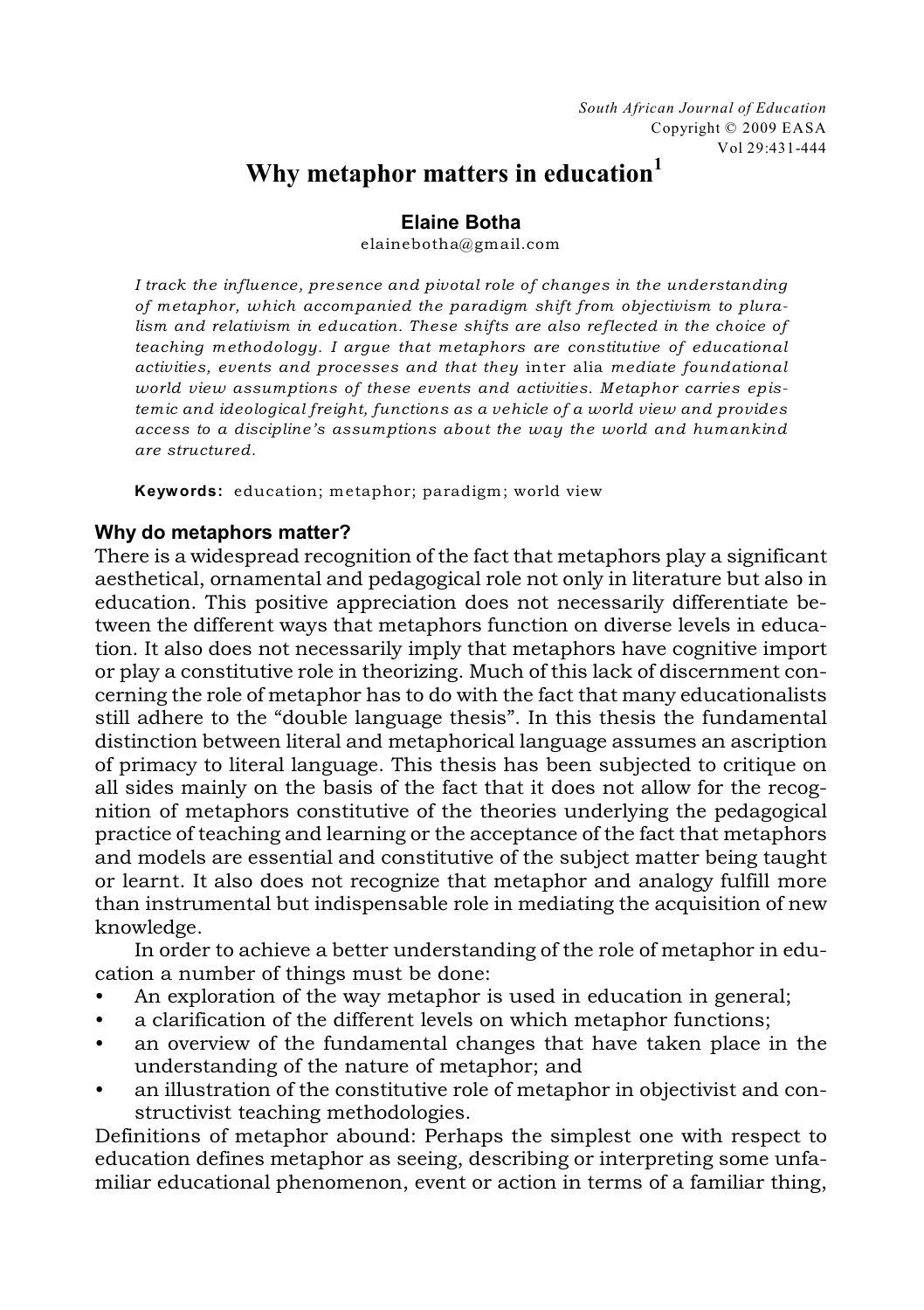event or action (e.g. teachers are guides, learning is an uphill battle). A more sophisticated description is one by Scheffler, (1979:128-130) who says: Metaphors are "... inventions of thought to explore a certain kind of possibilities in a heuristic way". They give rise to ideas and hypotheses which can be explored and perhaps even tested. They act as powerful cognitive models through which educators and learners can understand educational phenomena by relating them to something previously experienced. As Petrie and Oshlag (1993:58) state "... metaphor is one of the central ways of leaping the epistemological chasm, between old knowledge and radically new knowledge". And it is exactly the creative and innovative and interactive role of metaphor which creates the similarities between a student's earlier understanding and the acquisition of new knowledge of an unfamiliar topic. Where metaphor is seeing, describing or interpreting one thing, act, event or experience in terms of another, recent theories, following Black (1962; 1977; 1993) have shown that in a metaphor an *interaction* takes place between two semantic fields. This leads to the creation of a novel meaning. From this perspective metaphorical meaning is not merely the comparison of traits of two entities or the substitution of a more literal meaning for a metaphorical one — both reductionist strategies — but the creation of novel meaning by means of interaction in which the meaning of both the literal and metaphorical elements of the two semantic fields are shifted and a new meaning is generated. Reductionist strategies in the use of metaphor (comparison and substitution) are not as productive and innovative as the interactive creation of radically new meanings are (Black). This is confirmed, with respect to education, when Petrie and Oshlag (1993:585) say:

Interactive metaphor would allow truly new forms of knowledge and understanding to be acquired by the student without presupposing the stu-

dent already knows, in some sense, that which is being learned. In contrast to views that see metaphor mainly as ornamental or an aesthetic device, I agree with Hesse (1983) that metaphors make cognitive claims, permeate all language use and are constitutive of most higher level theories.

In this article I propose to track the influence, presence and pivotal role of changes in the understanding of metaphor which accompanied the paradigm shift from objectivism to pluralism and relativism in education. I shall argue that these shifts are also reflected in the choice of teaching methodology. These shifts manifest themselves at various levels in the process of education. This position assumes a relationship between underlying philosophical assumptions and pedagogy. It also assumes that metaphor also functions as a vehicle of a world view. For this purpose the notion of a *root metaphor* is employed. Pepper emphasizes that root-metaphors or world hypotheses are often generated from everyday experience and then extrapolated by means of analogy to some other realm of experience. It often functions as a philosophy, metaphysics or world view which constitutes the ultimate presuppositions or frame of reference for discourse on the world or a domain within it (Pepper, 1942; 1973; 1982; Brown, 1977:125; Botha, 2007:156). Metaphors are consti-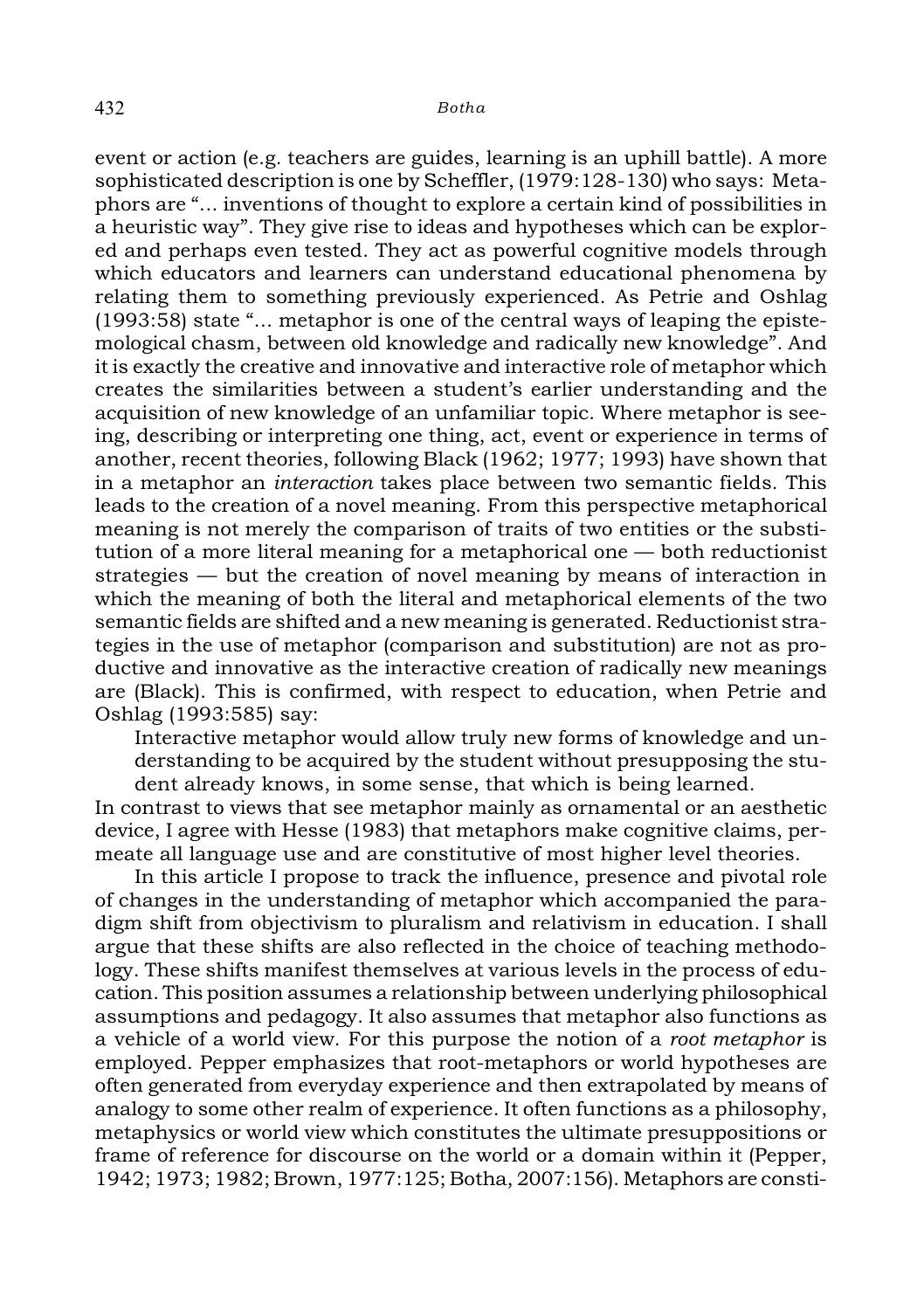tutive of the theories underpinning education at its various levels. This requires that the teacher be educated to discern the presence and role of metaphors at these various levels, that students and learners are taught the rhetoric of the universe of discourse and conceptual framework of a specific field, in order to discern the underlying assumptions and world views at work in the discipline (Postman, 1996:ch.9). Both students and teachers need to come to terms with the foundational nature of these metaphors that carry the ideological freight (Eubanks, 1999:419-442) of a discipline. Moreover it is important to note that there is no single metaphor that can best capture all of the complexities of the educational phenomena under investigation and that any phenomenon can effectively be accessed by a multiplicity of metaphors. Educational phenomena are complex and require careful analysis in order to ascertain the type of metaphors and the levels at which they function.

# **Reigning in the topic**

Primary, secondary and tertiary education takes place in schools but differ in their goals and objectives. Most of what follows is applicable to all levels of teaching and education, but the focus in this article is primarily on the role of metaphors as world views in education at a tertiary (college and university) level. A provisional list<sup>2</sup> of roles of metaphor includes:

- 1. Metaphors could be constitutive to the *educational policies* we devise, e.g. the "market" metaphor or school choice (goods, services, consumers).
- 2. They can also be constitutive of the *teaching process* (e.g. teaching as orchestrating, conditioning, guiding or training).
- 3. They could function heuristically as a *tool for discovery* (spiral staircase or ladder).
- 4. The often function didactically as *approaches to teaching* (dramatization and role playing).
- 5. They some times qualify the *teaching actions* of the teacher (pottery, gardening, artistry, policeman, entertainer, sermonizer, scholar, a guide, a coach, a researcher, a sculptor, conductor, gardener, mid-wife, etc.).
- 6. At times they determine the way the *learner or learning process* is seen (sponge, filter, funnel, and strainer).
- 7. They are also characteristic of the content of the *subject matter* that is being taught and this in turn is often determined by the curricular metaphors (system, mechanism, organism) within which the subject matter is taught.
- 8. Metaphors can function as tools for *communication*.
- 9. Metaphors mediate the understanding of the *nature of the school* as educational institution (family, factory, etc.).

Acquisition of knowledge takes place on a number of dimensions. A significant distinction is the distinction between pedagogy in general and *pedagogical content knowledge* (Schulman, 1986; Petrie & Oshlag, 1993:590-591) specifically. The latter is the type of knowledge of the specific pedagogical requirements of a specific field of knowledge. Theories and practice are present at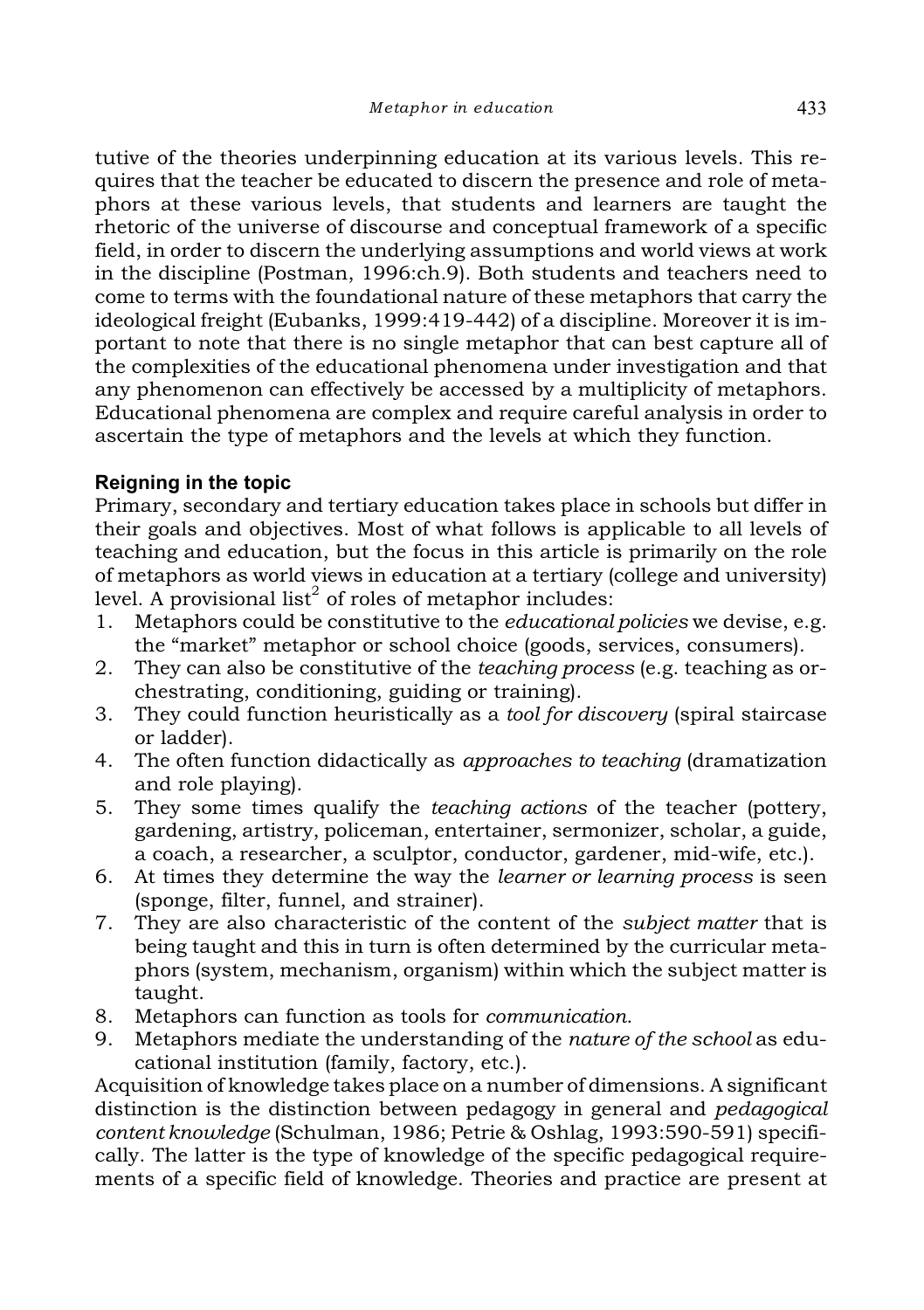both the general and the specific level. Another dimension is that of the subject matter being taught. When paradigm changes take place in these various dimensions they are often accompanied by shifts in the underlying epistemology of the theories dominant on that level. These changes in turn are reflected in different teaching methodologies. In all these dimensions and on a variety of levels metaphors play a significant role. The complexity is compounded even more when it is taken into consideration that metaphors chosen to qualify the task of the school also have consequences for views concerning the practice of teaching.

Education is a comprehensive term. It covers the acts and events that are typical of education, like teaching and learning, the theories and policies that govern these activities and ultimately also the type of institutions within which these processes take place. Metaphors are found in all these diverse areas of education and they are also constitutive of the models and theories that form the subject matter of the various disciplines taught in schools and universities. Education and teaching can take place in a large variety of settings of which the school is but one. Industrial workshops, church-related retreats and political caucuses all utilize some form of education, but this is not necessarily similar to education in the school. So when one is attempting to track the role of metaphor in education and teaching, it also requires a closer look at education and teaching in a school setting. In this article I intend to focus more specifically on the role of metaphor in the transmission of a body of knowledge

# **A "mortuary body" of knowledge: the demise of the objectivist paradigm of knowledge**

Pedagogies based on an objectivist understanding of knowledge differ from those based on a more constructivist approach. The former approaches are characterized *inter alia* by a lack of appreciation of the cognitive import of metaphor. Absence of the recognition of the cognitive import of metaphor Johnson (1981) attributes to the legacy of the "troubled life of metaphor", which has its antecedents in the classical or traditional view of metaphor, initiated by Aristotle. In this view there is a fundamental difference between literal and metaphorical language. The literal is given priority and the metaphorical is primarily seen as decorative or ornamental. Learning processes are "... primarily objectivistic, which means that knowing and learning are processes for representing and mirroring reality" (Jonassen, 1991:5). In learning theories cognitive learning models are devised to "... discover the most efficient mapping of external reality onto learners" (Jonassen, 1991:7). Methodologies of teaching are based on behaviourist mental models and a Cartesian bifurcation of reality and are rooted in objectivism (Jonassen, 1991:8). About objectivism, Jonassen, (1991:10) writes:

Objectivism — the more common scientific conception of reality — holds that there is an objective reality that we as learners assimilate. The role of education is to help students learn about the real world. Students are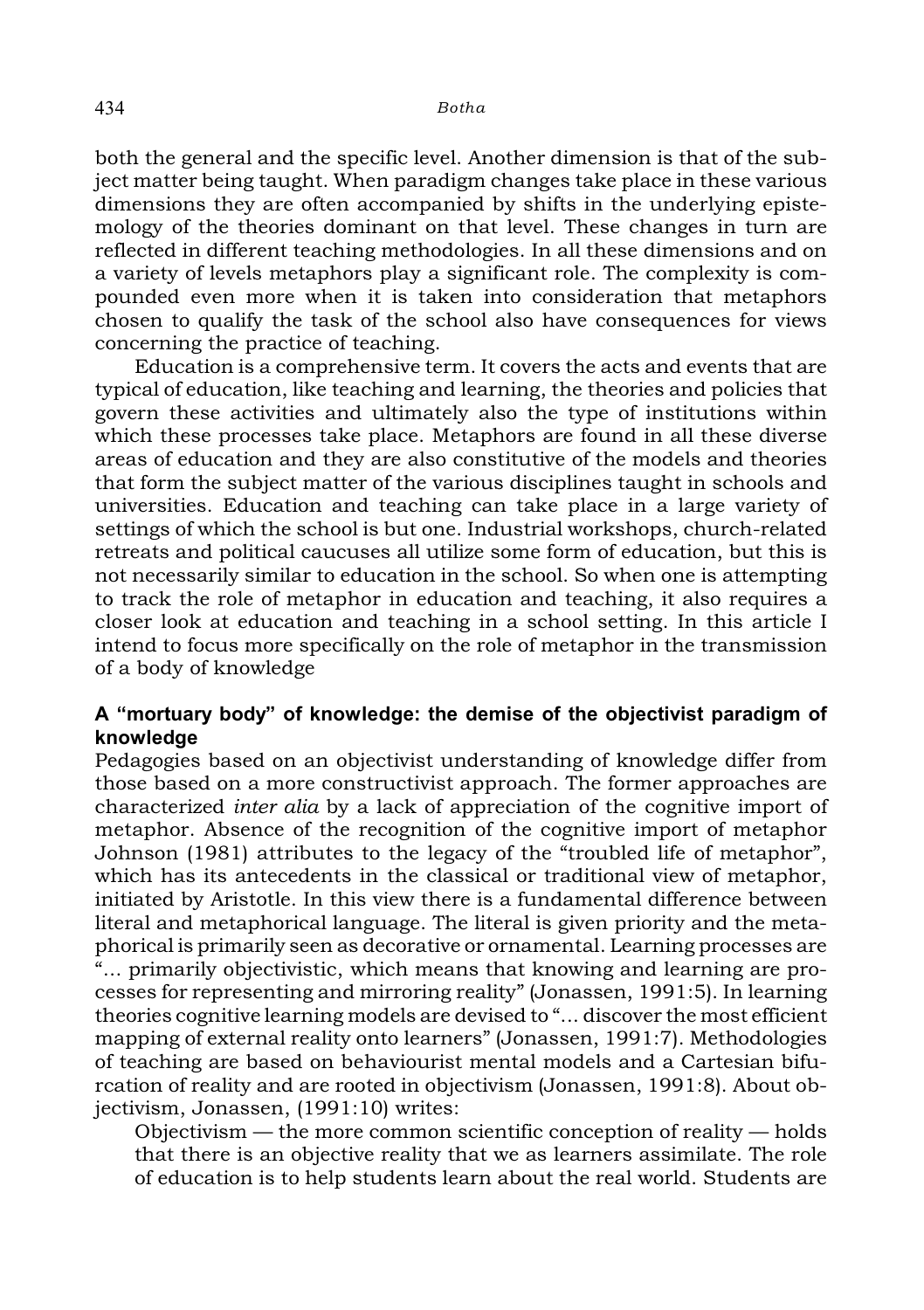not encouraged to make their interpretations of what they perceive; it is the role of the teacher or the instruction to interpret events for them. Learners are told about the world and are expected to replicate its content and structure in their thinking.

This approach could be designated as the "mortuary view" of knowledge. Teaching based on positivist and objectivist assumptions assumes that the body of knowledge to be transmitted to the student is "dead". This means that the student passively receives the body of knowledge without taking responsibility for interactively appropriating the knowledge as his own. The radical demise of the objectivist paradigm in educational circles led to the rise of a variety of constructivist theories. Simultaneously with the demise of the objectivist paradigm of knowledge the research of Lakoff, Johnson, Turner, *et al*. (1980; 1981a; 1981b; 1986; 1987; 1988; 1989; 1999) proposed the existence of "conceptual metaphors" and argued that these conceptual metaphors are anchored in embodiment. The new embodiment theories of metaphor and empirical research concerning metaphor comprehension, in a wide variety of disciplines, brought about changes in the understanding of the nature of knowledge, reference, rationality, truth, meaning, reality, language and its relationship to the world.

Jonassen (1991:10-11) contrasts the objectivist approach with that of constructivism, which believes there is no real world, no objective reality that is independent of human mental activity. Constructivists hold to an important epistemological assumption that "... meaning is a function of how the individual creates meaning from his or her experiences". He points to some of the insights that can be gained from the latter theory. Their emphasis on instruction within context is one such an advantage and another strategy is the presentation of multiple perspectives to learners. On the other hand, views that do recognize the cognitive and constitutive role of metaphor in theorizing and the interactive view of knowledge formation will give rise to different approaches in teaching. The insightful articles of Ogborn (1997), Quale (2002) and Yob (2003) shed light on various aspects of this phenomenon.

In both approaches the *level* of the discussion needs to be identified. Theory or practise in pedagogy or in the subject matter of a discipline or pedagogical content knowledge, represents different facets of education. Recognition of the role of metaphor and choosing a specific understanding of metaphor (comparison, substitution or interaction view) will also have consequences for understanding the implications on allthe mentioned levels. These theoretical positions require more systematic analysis, but are mentioned here to demonstrate that epistemological assumptions embedded in metaphors play a role in education. I assume that metaphors are prevalent at all the above levels of education and agree with Boyd (1993:358) that "... metaphor is one of the many devices available to the scientific community to accomplish the task of accommodation of language to the causal structure of the world ...". In the case of pedagogy the influence of metaphor is via the theories that underpin pedagogical practise (Miller, 1987:222) (e.g. students are sponges) and also via the content of the subject matter being taught (e.g. atoms are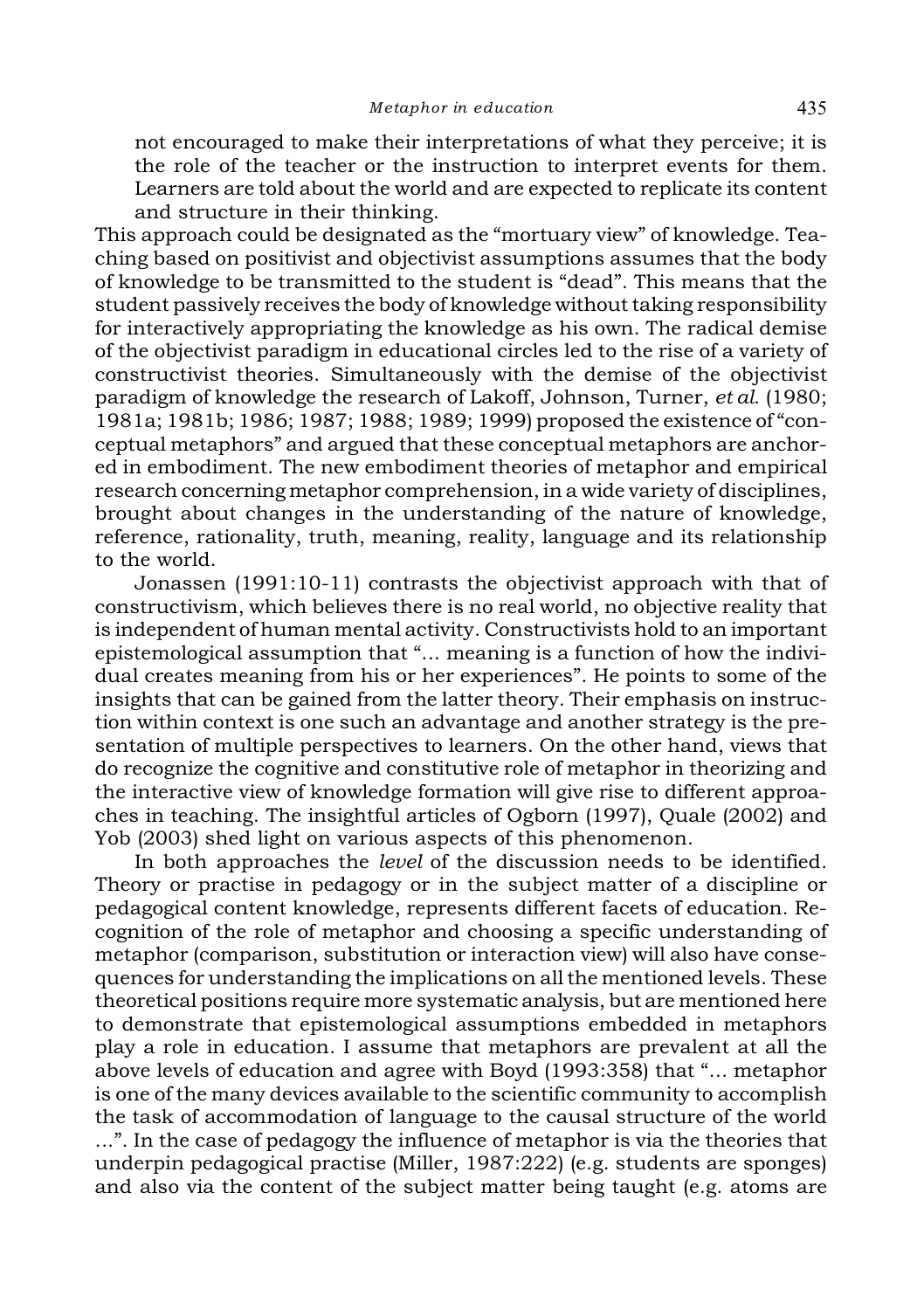[like] solar systems). In both these cases the interactive view of metaphor provides the best understanding of how metaphor mediates conceptual change and becomes constitutively embedded in theories.

# **Metaphor in teaching**

In a review essay titled "Thinking constructively with metaphors" Yob (2003) reviews the work of Thayer-Bacon (2000), who provides us with a stimulating example of the way these types of assumptions are at work in the process of teaching. In this work Thayer-Bacon compares two different metaphorical approaches to teaching and learning. She applies the metaphor of a "quilting bee" to the realm of teaching and learning. In this metaphor she draws heavily on constructivism, critical thinking and a collection of feminist, womanist and Third World thought (Yob, 2003:129). The quilt that emerges from the combined activity of quilters is the accumulated and shared experience of a group of thinkers. A quilting bee is a place of action. The metaphor conjures up a number of *associated commonplaces*, as Black (1962) would say. Knowing is a social enterprise, human beings are contextually embodied and they come to know through their embedded bodies and minds (Yob, 2003:130). This means the reason or mind is not the sole maker of knowledge, but that practical hands-on experience, emotion and intuition also play a role. She contrasts this with the symbol of an alternative prevailing viewpoint, Rodin's sculpture *The Thinker*. She says:

Here is a white male, solitary, detached, passive, representing the ideal knower, scholar or "man of letters". When these contrary grounding metaphors are applied to classroom approaches, very different scenarios emerge. *The Thinker* predisposes one to imagine a classroom of quiet order, silent work, minds focused on abstractions, pupils sitting at desks with open books. The quilting bee conjures up a classroom full of talk, movement, manipulatives, experimentation, group projects, maybe some laughing, certainly some interaction with learning materials and each other ... (Yob, 2003:130-131).

Obviously both these metaphors have limitations, but they also convey two different views of teaching and learning. The latter method emphasizes action and interaction whereas the former method emphasizes the more objective, distanced and abstract relationship of the learner to the object of study. The curriculum to some extent also dictates the type of teaching required to accomplish its educational goals. In both these examples metaphors play a significant role and convey some understanding of the meaning of the "world" being portrayed.

Most teachers know experientially that their own view of the nature of their task is often expressed by means of metaphor and that metaphor is one of the central ways of leaping the epistemological chasm between old and radically new knowledge. When metaphor is seen as a comparison between selected similarities between two poles, it obviously can not lead to the acquisition of new knowledge. The interactive view of metaphor on the other hand pro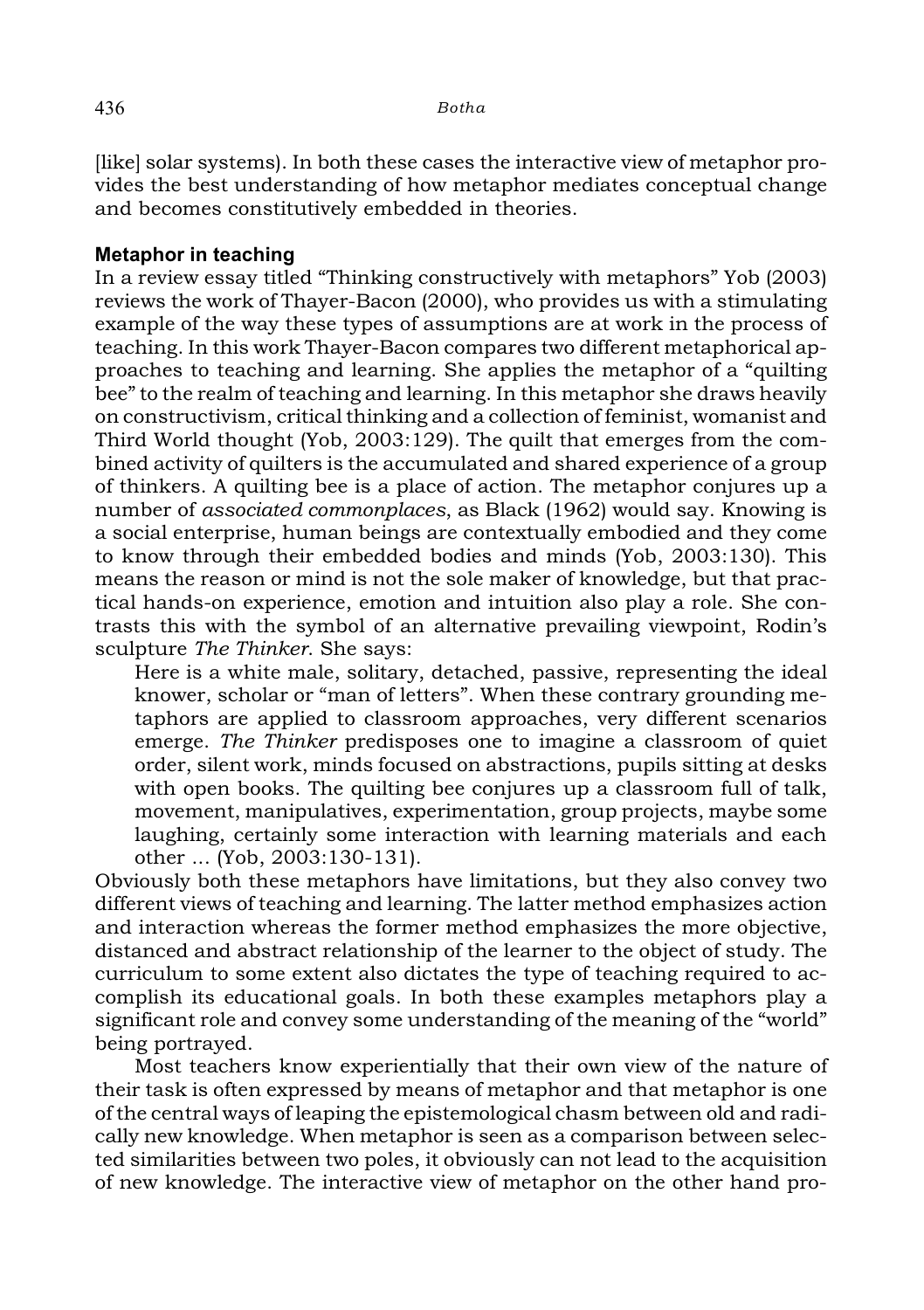vides more cues for the substantiation of the claim that metaphor generates new knowledge. As the result of the interaction between two semantic fields a new field of meaning is construed which opens up new aspects of knowledge. But ultimately the context within which the metaphor is utilized sets the parameters of meaning of the new semantic field.

Quale (2002:454) says: "The act of teaching implies conveying a certain body of knowledge to the learners, and in so doing we cannot avoid also projecting an image of the "meaning" of this knowledge — i.e. an *epistemic content*". Quale argues that the teachers in the natural sciences will transmit to their students their understanding of the nature of science whether they are conscious of doing that or not. In teaching this often means that the teacher utilizes a text book with theories about the nature of the world and the nature of science that implicitly has a world view embedded in it — a world view that the teacher often tacitly adheres to and transmits to the student.

## **Root metaphors in and of education**

Metaphor is one of the strongest pointers to the type and presence of world views and philosophical assumptions implicitly assumed or explicitly acknowledged in the theories as basis of the curriculum and pedagogy. It is important to note that "world view" in this context means the "scientific" world view of these two dimensions of education. (*cf*. Kuhn, 1973:ch.X: 11*ff*). It sets the boundaries for the permissible metaphors and analogies that are basic to a disciplinary paradigm. A number of other assumptions are basic to education in the comprehensive sense of the term. They include: the nature of humankind, of knowledge, of the school, of teaching and learning and the assumptions present in the subject matter of the theories being taught. There is a clear relationship between the metaphorical premises chosen to portray the nature of a school and those at the basis of the choice of a curriculum. For example: If one sees the school as a "factory", then it is just a small step to thinking about the curriculum as guideline for "production", the student as "raw material" and an even smaller step to visualize teaching and learning as processes that are aimed at some form of efficient production, rational control and testable outcomes. In this respect Cook-Sather (2003:954) says:

The root metaphor of education as production and the multiple branches that spring from it — school as factory; curriculum as assembly line; teacher as factory worker, machine, or executive; and students as products — create a version of reality that is scarcely more humane than the construct of the Matrix.

If, on the other hand, the school is visualized as an institution with the primary qualifying task of "curing" the ills of society, the school needs to diagnose these ills, and provide prescriptions for therapy and treatment (Cook-Sather, 2003:956). In this scenario the teacher becomes a therapist and the student or society a sick patient in need of a remedy. Cook-Sather (2003:958) states that although these two root metaphors are ostensibly opposites they lead to similar effects in the learning processes of the students. Both keep students passive and managed by or controlled by teachers. She suggests that educa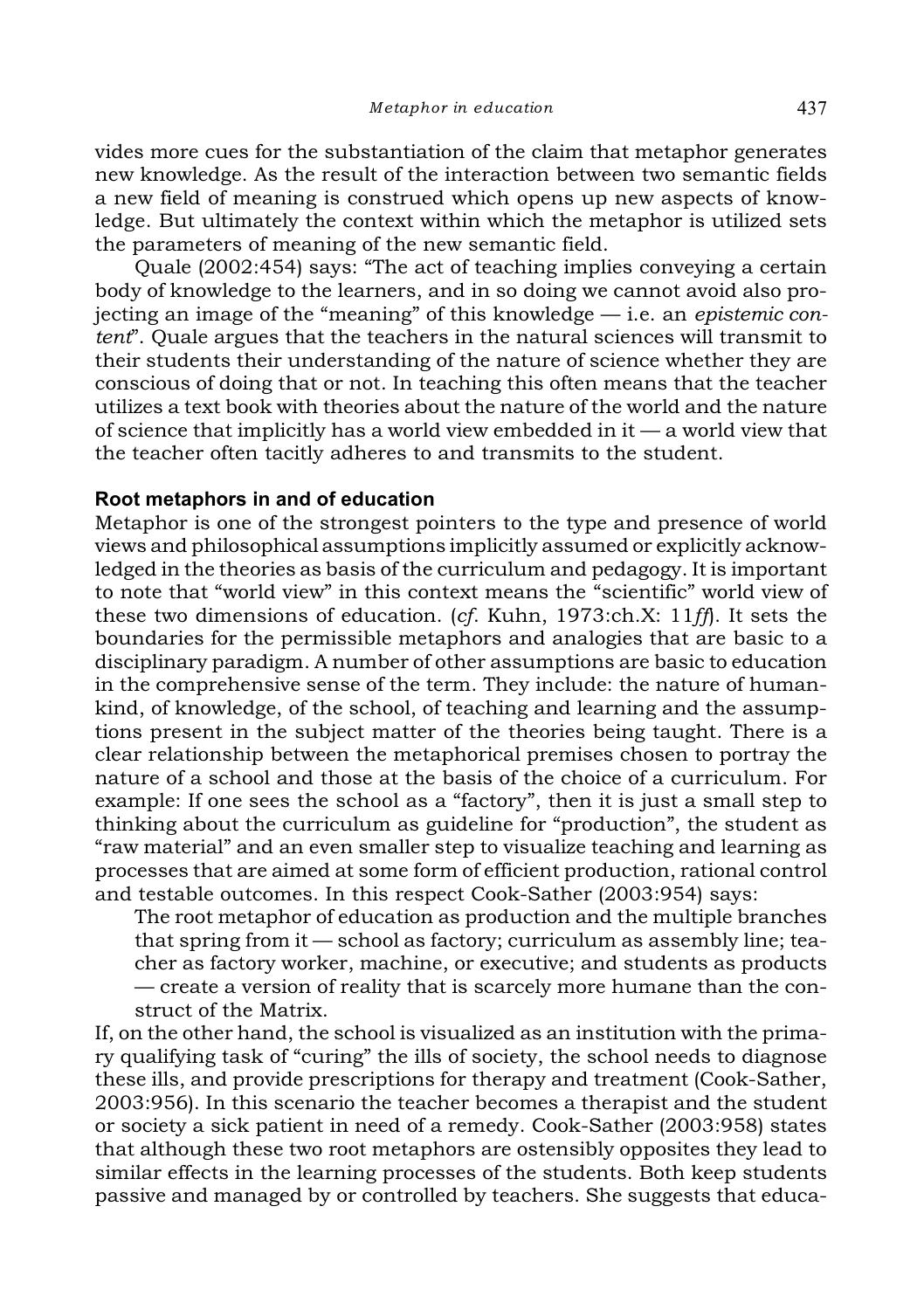tion must be guided by life-affirming creative metaphors "... that unsettle, that expect students to seek, find and invent what we do not yet know, that lead us not only to imagine but also to create other possible worlds" (2003:959). These life-affirming creative metaphors foreground human relationships, interdependence, communication and various forms of evolution and stand in contrast to the mechanistic and medical models (2003:960). Examples of such life-affirming metaphors are those that strive for more humane ways to conceptualize and practice education. Examples are education as growth, learning as participation and the teacher as a gardener. The latter example has also been worked out extensively by Smith in his exposition of the educational philosophy of Comenius (Smith, 2000:38-51; 2007). Comenius also pursued other metaphors such as the metaphor of "light" which was introduced in his *Via Lucis* (The Way of Light) written in 1668 (Yob, 2003:137; Smith, 2000:40). Cook-Sather's own suggestion is to work with the metaphor of education as "translation" (2003:1961). To this one could add a large number of others: education as conditioning, narration/story telling, as formation, as power/control or mental discipline, as socializing, as civilizing, as recapitulation, etc.

One dimension of Cook-Sather's helpful analysis requires comment. As indicated earlier the term "root metaphor" originated from Pepper (1942) but is used in a variety of meanings by others. In the literature the term root metaphor is not used in a uniform manner. I prefer to use the term to indicate the deepest religious, philosophical or perhaps even mythological type of metaphor which lies at the "root" of a way of looking at educational phenomena Here I intend to use the term "root" in two possible ways: If we assume that the primary structural task of the school is the development or disclosure of cognitive abilities, discernment and cultural formation of the learners (wisdom), one could make a choice out of a variety of possible (root) metaphors in terms of which the structure of the school can be understood. The school as "plant" (biological growth), as "factory" (mechanical images) and "systems" are some of the more obvious ones that come to mind. Cook-Sather (2003:964) has made an extensive list of potential metaphors used at various levels of education. She says that these metaphors are value-laden and suggests that

Every metaphor assumes or generates a lexicon, a vocabulary, a way of naming within the conceptual framework of the metaphor, which embodies and reflects certain underlying values, and which has the potential, if taken as totalizing, to eclipse other ways of thinking and behaving. (Cook-Sather, 2003:950).

This poses the question whether and when all metaphors are apt, "fitting" and equally able to provide access to the nature of reality. Clearly, there are limits to the potential multiplicity of metaphors that could be utilized in any specific case. But, what sets these limits and how are they determined? Ricoeur talks abut the "itineraries of meaning" which a metaphor provides, indicating that some meanings are out of bounds and could lead one astray. Part of the answer to the question about the limits of the itinerary of meaning is the fact that the world in which we live is an orderly and stratified world and that this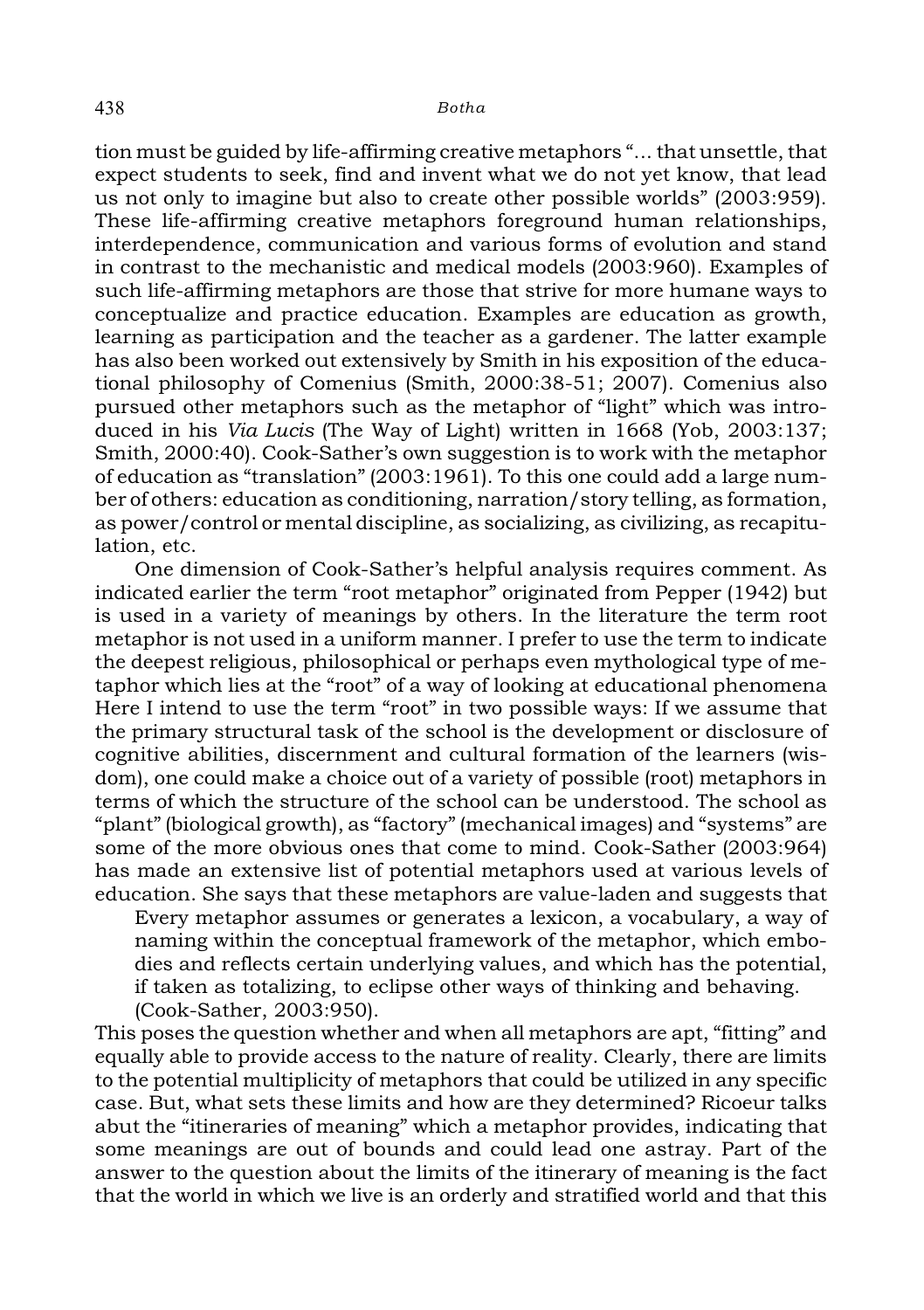orderly stratification is also characteristic of all human acts, relationships, events, processes and experience. It is imperative that one obeys the limits and boundaries set by such entry points and does not become victimized by the choice of metaphor. Victimization implies reducing the wide diversity of educational phenomena to one perspective. Closely related to this form of reductionism is the tendency to identify the theory constitutive metaphor or models at work in theorizing, with full reality — a phenomenon called "metaphorical hypertrophy" (Weltman, 1973).

# **Metaphorical maps of meaning**

The fact that metaphors harbour this potential to become "totalizing" indicate that they are not only indicative of the structure of education ( e.g. business, healing, etc.) but that they can also harbour a second meaning, which I would like to call "directional" meaning. This refers to the fact that "No metaphor comes without ideological freight" as Eubanks, (1999:419-442) states. The choice to portray a school by means of business discourse is a choice for a specific understanding of the nature or structure of the school. So too is a choice to portray the school as the extension of the family. In both these choices, i.e. the school as business or as extended family, the decisive directional element is embedded in the form of sets of norms that have to be adhered to. Eubanks speaks of the "cultural motivation of metaphoric mappings" (1999). Aptness of metaphors and metaphorical mappings prove to be determined by "licensing stories" (truisms, personal anecdotes, recounted stories reflecting their ideologies). Eubanks argues that his re-examination of metaphor reveals complexly operating rhetorical patterns. He states that these patterns help to constitute conceptual metaphors and that the development of a richer account of metaphor as a cultural phenomenon is possible if the patterned relationship between metaphor and other discursive forms like "licensing stories" are considered (1999:420). His research showed that a "licensing story … expressed the discussant's view of ... *how the world does work and how the world should work*" (1999:424-426). These licensing stories are often embedded in or form the basis of a "standard cultural allegory" (Eubanks, 1999:29). Elsewhere Eubanks says

Licensing stories are narratively structured representations of an individual's ideologically inflected construal of the world. Metaphor aptness which is to say, the aptness of possible mappings — depends crucially upon this (Eubanks, 1999:437).

Bullough and Gitlin (2001) express a similar idea when they claim that "... people are born into metaphorical meaning systems". This state of affairs also harbours some difficulties. Cook-Sather warns (2003:951) that if one embraces a single, definitive metaphor without acknowledging the premises underlying it, "... then the metaphor can be more deluding than illuminating". I would add that when "root" is used in the second sense it is closer to a *religious-directional* view of the world which indicates the fact that individual and communal allegiance to a specific root metaphor or a set of ideologically inflected metaphors are characterized by strong religious overtones. "Religion"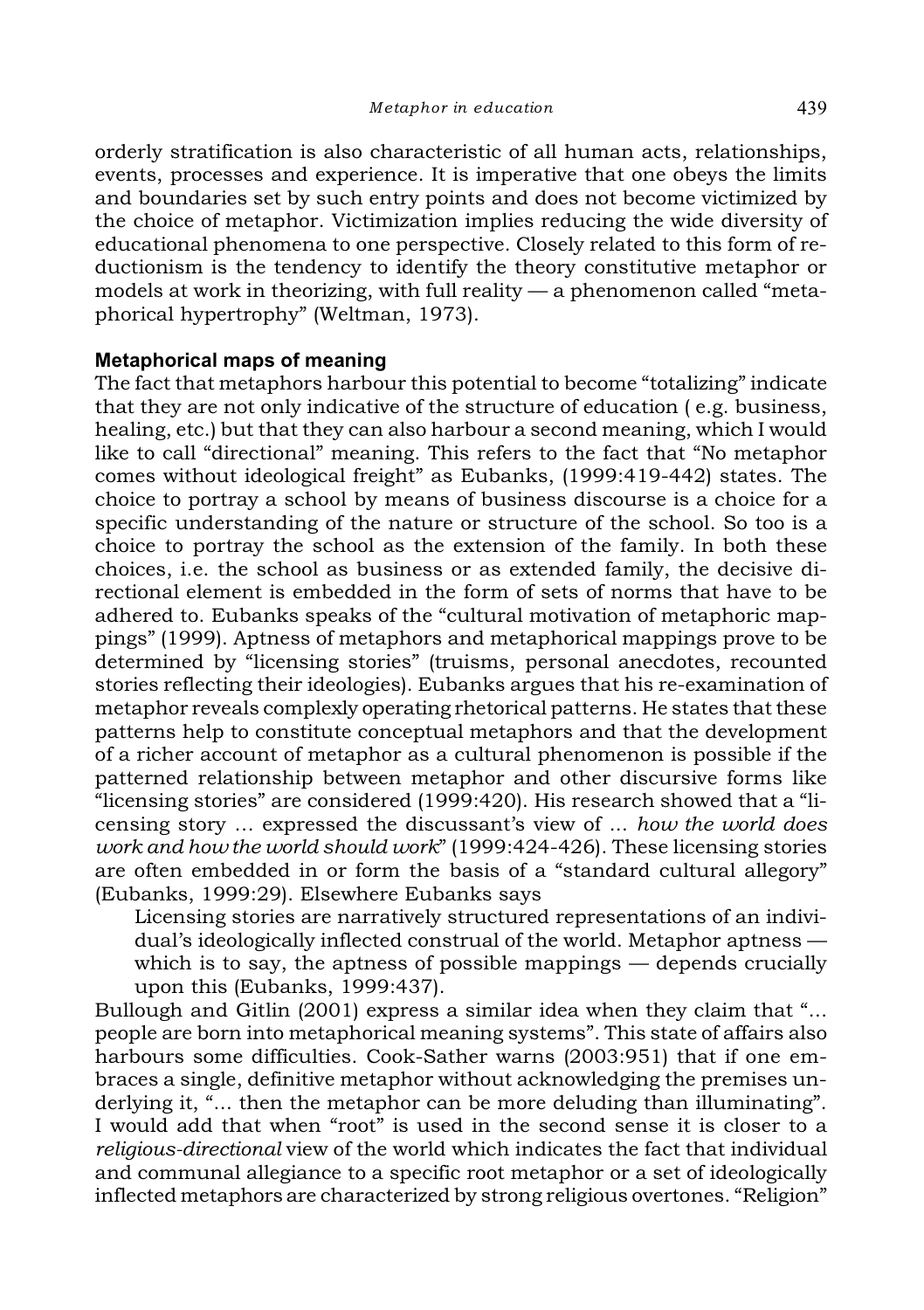is used here in the sense in which Clouser (2005) suggests. These views of metaphor are a far cry from the Aristotelian legacy with its objectivist view of language — a legacy which also characterizes views of language in modernity. It is the changes in these views of metaphor that have led to new interpretations of the role of metaphors in a variety of fields and specifically education.

Perhaps the ideological inflection at stake here comes to expression in the choice of metaphors which inevitably lead either to objectivism on the one hand or to relativism on the other. In the objectivist and positivist tradition metaphor was ostensibly ruled out (*cf*. Neurath, 1973:ch.9) whereas with the growth of the recognition of the presence and role of metaphor in cognition the pendulum swung towards relativism, where there is no constant and invariable reality, no grand narratives and no total knowledge of the subject. On the contrary, the subject is decentred and local and particular knowledge and diversity of potential values are seen as characteristic of postmodern approaches to teaching

It needs little argument that these developments, in the understanding of metaphor and the revised view of cognition which followed from it, would impact the views of education, the school, its theories of teaching and learning, teachers and learners and the curriculum. All these dimensions of education harbour contextually embedded epistemological and anthropological assumptions which are conveyed to educational practice via metaphorical models. So what is it that the teacher attempts to achieve in the process of the interactive pedagogical disclosure of the meaning of reality?

## **Teachers: cutting the world at its joints**

When it is acknowledged that most of the theories basic to teaching, learning and education find their sources in metaphor, then the acquisition of (metaphorically mediated) knowledge is per definition an interpretative activity embedded in patterns of action. This means that the learner should not only know that, for example, there is such a thing as "Systems Theory", but should be able to actively explore and unpack the sets of associated commonplaces and novel fields of meaning which such a metaphor unlocks.

Yes, poets use metaphors, but so do biologists, physicists, linguists and everyone else who is trying to say something about the world — says Postman (1996:173-174). Through metaphor we attempt to understand some unfamiliar thing, event or state of affairs in terms of another more familiar thing, event or state of affairs. We "... see the world as (if it is) one thing or another ...". A couple of more common examples are: Is history linear or circular? Is history unfolding according some instructions of Nature or according to a Divine providential plan? Are our genes like information codes? All these examples are rooted in overarching philosophical traditions and world views which dictate the itinerary of meaning of the basic concepts utilized. They harbour the implicit categorizations of the diversity and coherence of the world and the ideological freight embedded in these categorizations.

In Postman's classic book *The End of Education. Redefining the value of*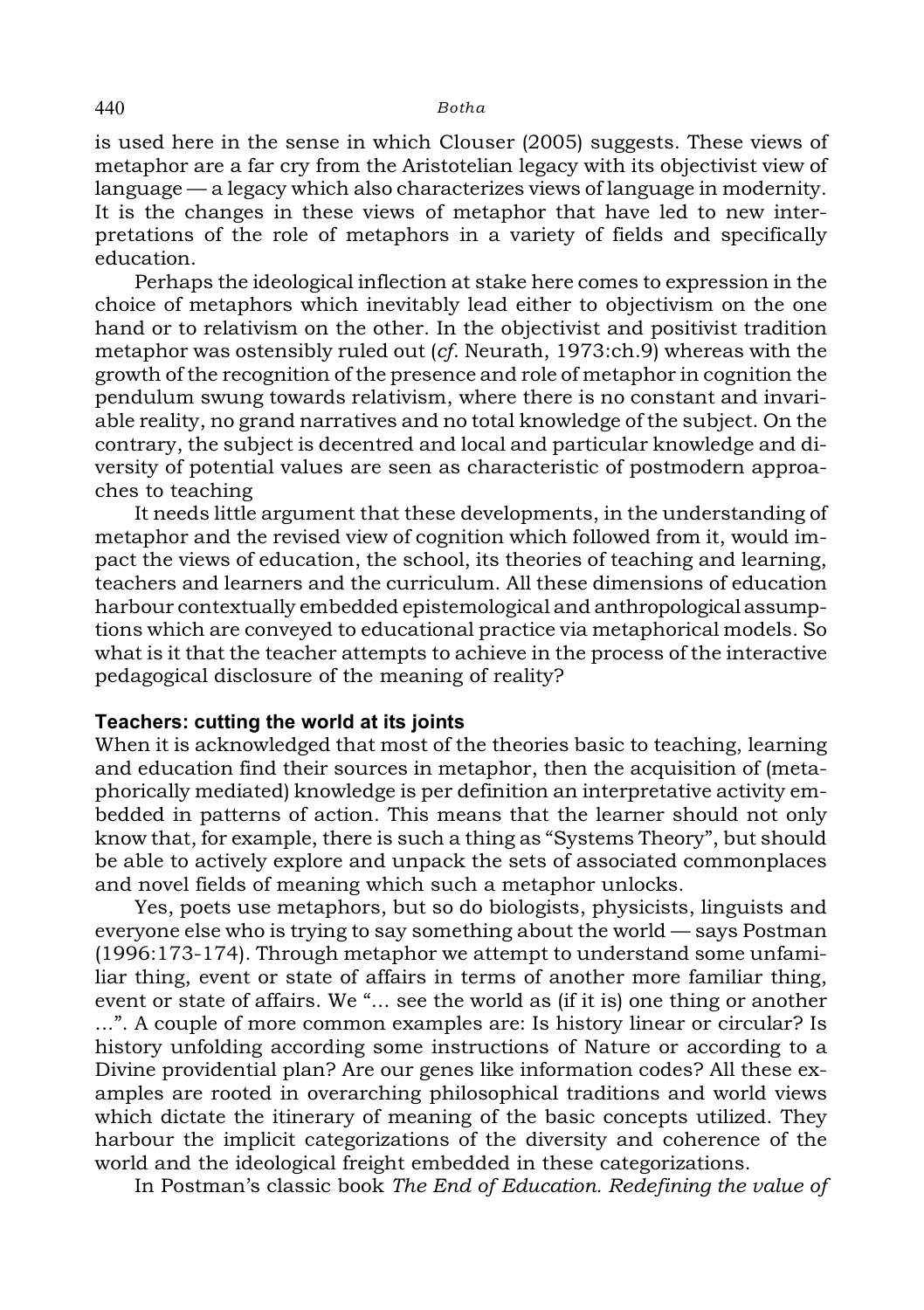*the school* (1996:175) he states that "... definitions, questions, metaphors — ... are three of the most potent elements with which human language constructs a world view". Postman develops an intriguing chapter with the title "The Word Weavers/The World Makers" (1996:172) in which he states that many teachers have failed to notice the "... principal intellectual instrument available to human beings ..." (1996:173; *cf*. Shulman, 1987), namely, questions, definitions and metaphors. He says that in most schools metaphor does in actual fact come up, but usually taught by the English teacher illustrating its use by poets. The effect of this type of teaching is that most students come to believe that metaphor has a decorative or emotive function only. Moreover the majority of students and teachers have a view of the nature of metaphorical language that juxtaposes it with "literal" language, which they would regard as the primary form of language. Natural scientists are especially hard to convince that their most significant theories are based on metaphors, whereas some of the most significant work in the area of metaphor has been done by mathematicians and physicists! (*cf*. Hesse, McMullin, Lakoff, and Nunitz, *et al.*). This can be attributed to the residual impact of the objectivist understanding of science and a stubborn allegiance to the "double language thesis" which claims that there is a clear distinction between literal and metaphorical language and that the latter can be reduced to the former either by substitution or by means of comparison.

Postman speaks about "... our language habits are at the core of how we imagine the world" (Postman, 1996:176) and states that metaphor provides access to a discipline's assumptions about the way the world is structured. He expresses his amazement at the fact that those who write about education do not pay much attention to the role of metaphor in the understanding of the subject. He says a student cannot understand a subject without paying some attention to the metaphors at the foundation of the subject. In not doing this teachers deprive the student of the opportunity to confront the basic assumptions of the theories in his subject. He urges teachers that the study of these elements be given the highest priority in school. World making through language is the story of how we make the world known to ourselves and how we make ourselves known to the world. What we do or don't believe comes to expression in our language. These beliefs reflect a community's habitual way of talking about reality. Unfortunately, Postman laments, the ways in which language creates a world view are often not a conscious part of the process of schooling (1996:177). He cites a number of reasons for this:

- 1. In the education of teachers, this topic is not introduced.
- 2. It is generally believed that the subject is too complex for schoolchildren to understand.
- 3. Metaphor is usually dealt with in language courses and predominantly addressed in poetry or formal grammar. The study of language as a world maker is inescapably of an interdisciplinary nature, so that teachers often do not know which subject should undertake it.

Postman proposes that in every subject — from history to biology to mathematics — students be taught, explicitly and systematically, the universe of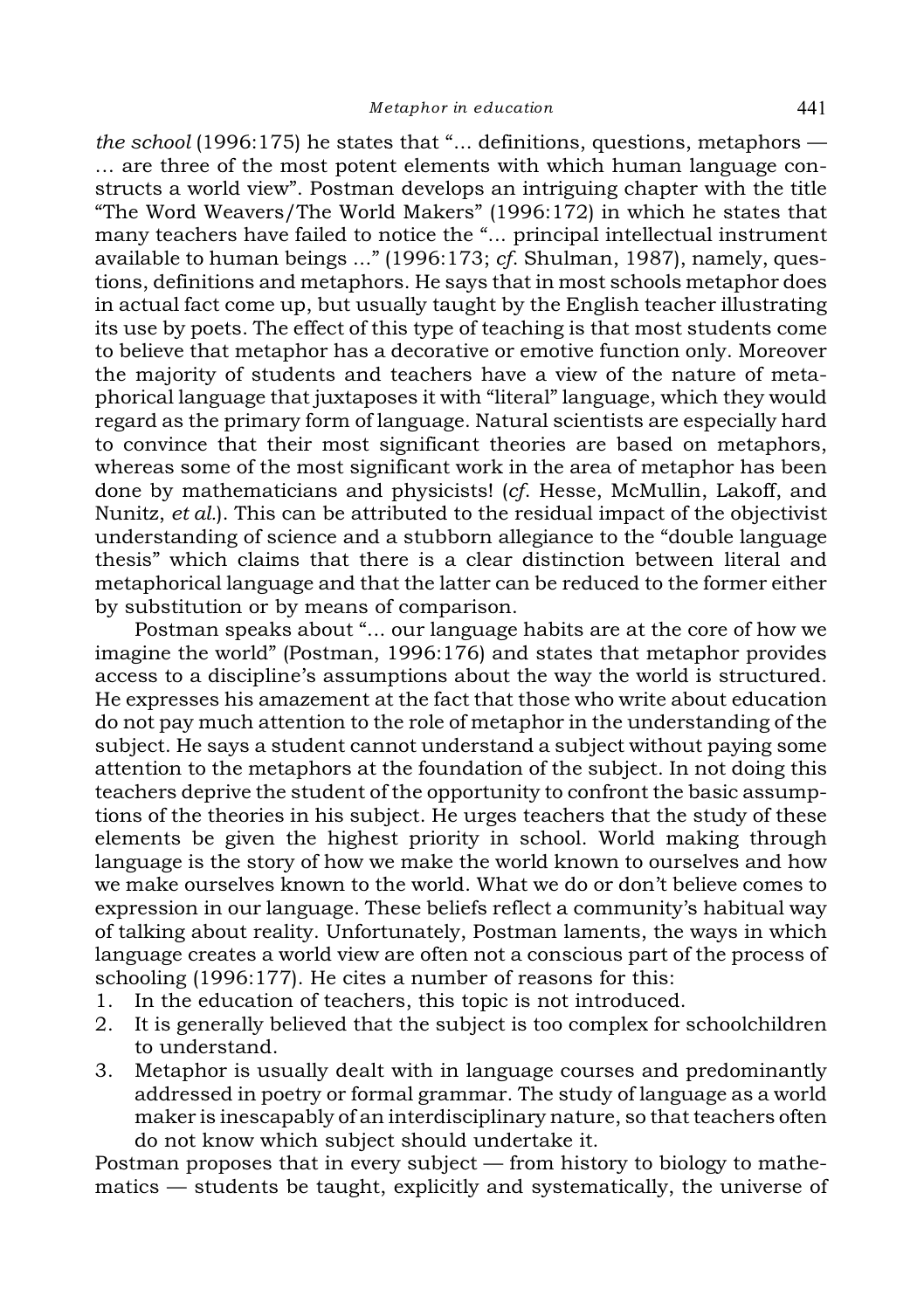discourse that comprises the subject. Each teacher would deal with the structure of questions, the process of definition, and the role of metaphor as these matters are relevant to his or her particular subject (1996:186). This also provides a great opportunity to show the way these definitions, questions and metaphors were formulated in the past and that there are currently also different views on these matters. This is an important argument for the inclusion of the history of the discipline in the process of education. Publications dealing with the history of "forces" and "fields" or atom theories provide ample examples of how important the study of the historical transformation and displacement of meaning of terms are in the history of physics. An important reason why this approach is not well received is the fact that many teachers still adhere to a positivist and objectivist understanding of their field. They also assume that these philosophical assumptions are either not present or dealing with metaphysical or world view assumptions delays the process of transfer of "factual" knowledge. Conceded, the focus on metaphor, definition and question may appear to be abstract, but he says: "Abstracting is the continuous activity of selecting, omitting, and organizing the details of reality so that we experience the world as patterned and coherent" (Postman, 1996: 179). An abstraction "... is a kind of summary of what the world is like, a generalization about its structure", Postman (1996:181) says. So when students are confronted with the basic metaphors of theories concerning wealth or the market, or health or normality, they are able to also identify alternative ways of thinking about these matters and above all critical alternative ways of thinking. Critique will be embedded in alternative views of the world that claim to do a better job at "... cutting the world at its joints" (Boyd, 1993). Alternative ways of thinking and knowing — articulated in new conceptual schemes — obviously require alternative ways of approaching teaching and learning.

An important issue remains to be addressed and that is the question concerning categorization that builds on the issue of "aptness" or "fittingness" mentioned earlier. It points to the need for the development of an integrated world view or philosophy which assigns normative anthropological, cognitive and educational itineraries according to which teaching and learning ought to take place. This would entail some systematic categorization of metaphors which does justice to the structural stratification of humankind and reality.

### **Notes**

- 1. An abbreviated version of this paper was presented at the *III International Conference on Metaphor in Language and Thought*. Universidade Estadual do Ceará, 21 (24de outubro de 2008).
- 2. This list is randomly chosen from a number of lists available in the literature. *Cf*. Saban, 2006. Functions of Metaphor in Teaching and Teacher Education: A Review Essay, *Teaching Education*, 17:299-315, and Cook-Sather, 2003. Movements of Mind: The Matrix, and Re-imagining Education, *Teachers College Record*, 105:946-977.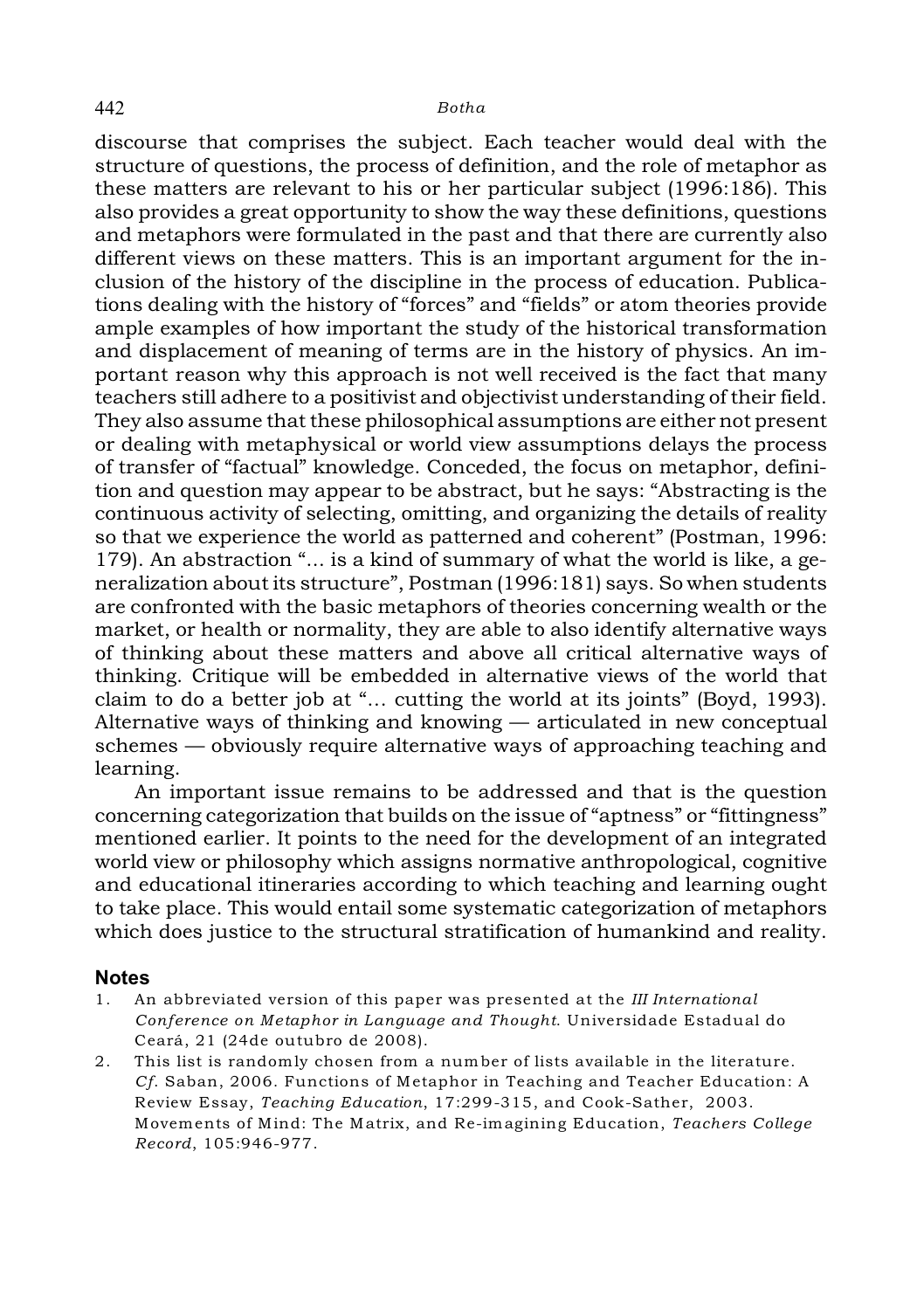## **References**

- Black M 1962. *Models and Metaphors: Studies in Language and Philosophy*. Ithaca: Cornell University Press.
- Black M 1977. More About Metaphor. *Dialectica,* 31:431-457.
- Black M 1993. More About Metaphor. In: A Ortony (ed.). *Metaphor and Thought*, 2nd edn. Cambridge: Cambridge University Press.
- Botha ME 2007. *Metaphor and its Moorings. Studies in the Grounding of Metaphorical Meaning*. Bern: Peter Lang.
- Boyd R 1993. Metaphor and theory change: what is "metaphor" a metaphor for? In: A Ortony (ed.). *Metaphor and Thought*, 2nd edn. Cambridge: Cambridge University Press.
- Brown R 1977. *A Poetic for Sociology. Toward a Logic of Discovery for the Human Sciences*. Cambridge: Cambridge University Press.
- Bullough RV Jr & Gitlin A 2001. *Becoming a student of teaching. Methodologies for exploring self and school context*. New York: Garland Publishing Co.
- Clouser R 2005. *The Myth of Religious Neutrality. An Essay on the Hidden Role of Religious Belief in Theories,* Revised edn. Notre Dame: University of Notre Dame Press.
- Cook-Sather A 2003. Movements of Mind: The Matrix, Metaphors, and re-imagining Education. *Teachers College Record*, 105:946-977.

Eubanks P 1999. The Story of Conceptual metaphor. What motivates metaphoric mappings? *Poetics Today*, 20:419-442.

Hesse MB 1983. The Cognitive Claims of Metaphor. In: Van Noppen J P (ed.). *Metaphor and Religion*. Brussel: Vrije Universiteit.

- Johnson M (ed.) 1981. *Philosophical Perspectives on Metaphor*. Minneapolis: University of Minnesota Press.
- Jonassen DH 1991. Objectivism versus constructivism: Do we need a new philosophical paradigm? *Educational Technology Research and Development*, 39:5-14.
- Kuhn TS 1973. The Structure of Scientific Revolutions, 2nd enlarged edn. *International Encyclopedia of Unified Science, Vol. II*. Chicago: University of Chicago Press.
- Lakoff G 1986. The Meanings of Literal. *Metaphor and Symbolic Activity,* 1:291-296.
- Lakoff G 1987. *Women, Fire and Dangerous Things: What Categories Reveal About the Mind*. Chicago: University of Chicago Press.
- Lakoff G 1988 .Cognitive Semantics. In: E Umberto, M Santambrogio & P Violi (eds). *Meaning and Mental Representations*. Bloomington: Indiana University Press.
- Lakoff G & Johnson M 1980. *Metaphors We Live By*. Chicago: University of Chicago Press.
- Lakoff G & Johnson M 1981a. Conceptual Metaphor in Everyday Language. In: M Johnson (ed.). *Philosophical Perspectives on Metaphor*. Minneapolis: University of Minnesota Press.
- Lakoff G & Johnson M 1981b.The Metaphorical Structure of the Human Conceptual System. In: DA Norman (ed.). *Perspectives on Cognitive Science*. Norwood, NJ: Ablex Publishing Co.
- Lakoff G & Johnson M 1999. *Philosophy in the Flesh: The Embodied Mind and Its Challenge to Western Thought*. New York: Basic Books.
- Lakoff G & Turner M 1989. *More Than Cool Reason: A Field Guide to Poetic Metaphor*. Chicago: University of Chicago Press.
- Miller SI 1987. Some Comments on the Utility of Metaphors for Educational Theory and Practice. *Educational Theory*, 37:219-227.
- Ogborn J 1997. Constructivist metaphors of learning science. *Science and*